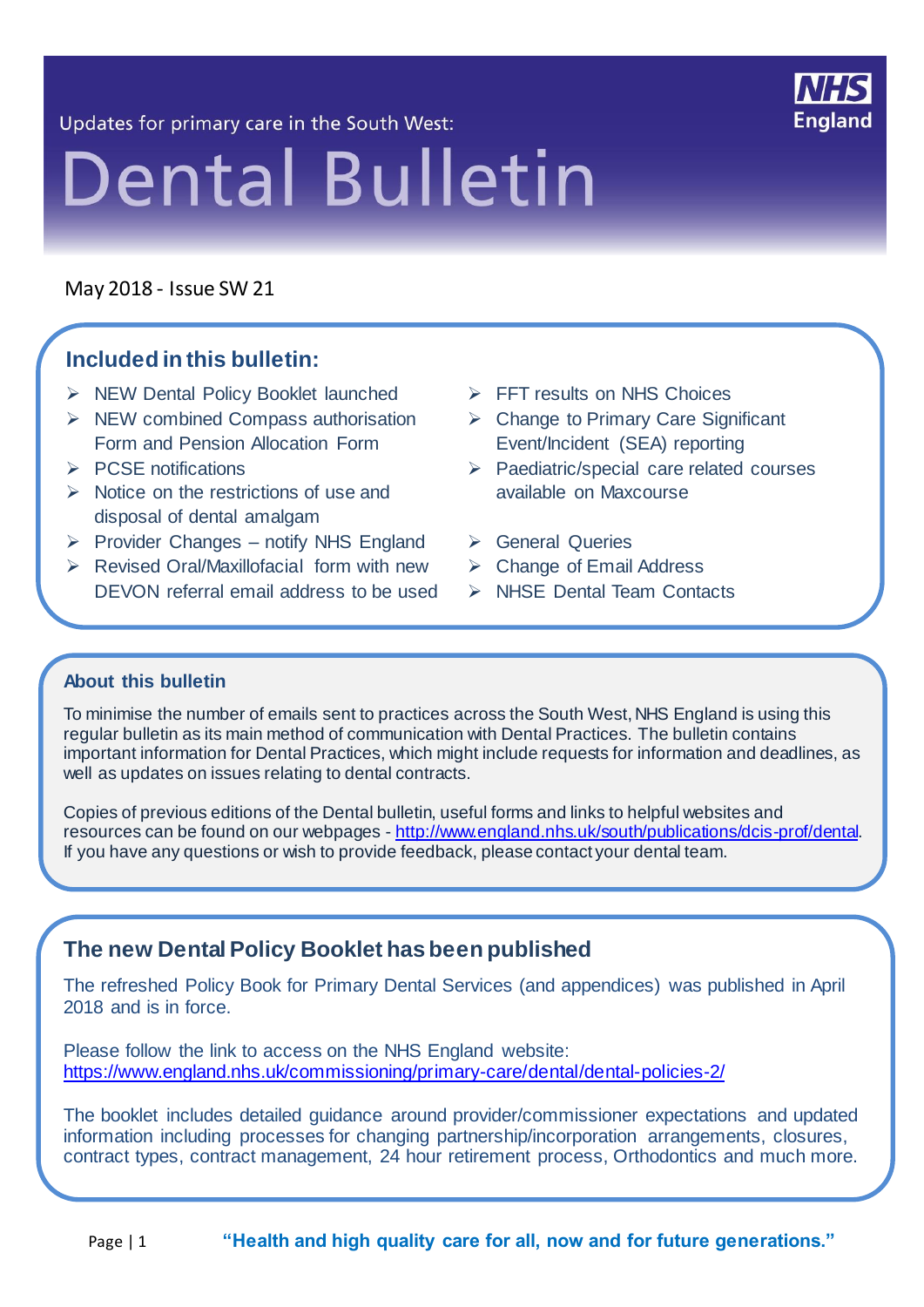#### **NEW combined Compass Authorisation Form with pension allocation form for performer changes on Compass**

A new CAF form is now available on the [NHSBSA website,](https://www.nhsbsa.nhs.uk/compass/compass-help-and-guidance) which replaces the former Compass Authorisation and Contract Allocation forms, combined into a single spread-sheet. This reduces the number of separate authorisation forms you will need to complete for multiple changes.

Practices/providers should now be making changes such as adding and removing performers to contracts, or changing NPE/NPEE values themselves, then forwarding the CAF form for us to authorise. NHS England will only make changes where there are exceptional issues, so please follow guidance, both on the CAF form itself and at the following link for help: <https://www.nhsbsa.nhs.uk/compass/compass-help-and-guidance>

We have still been receiving a number of requests to update performer records and many without the necessary authorisation forms. This creates delay and additional correspondence, so please ensure the new CAF spread-sheet is completed in full on both tabs, and send to [england.swdental@nhs.net](mailto:england.swdental@nhs.net) once you have made the changes on Compass. Thank you for your assistance with this. A copy of the new CAF form is also attached to this bulletin email for info.

#### **PCSE Notifications regarding new performers**

For entry or changes in circumstance to the national performers list, there is still a requirement to complete the necessary NPL paperwork and send to Primary Care Support England (PCSE) - additional to any Compass changes.

The PCSE process regarding new performers is going to be changing from a paper system to an online form, described in attachment to this bulletin ref. **ATT1** or via the following link: <https://pcse.england.nhs.uk/about/what-s-changing/national-performers-lists-changes/>

Until informed when the new online system is live, please continue to notify using the current NPL forms available via the PCSE site along with guidance on the process: <https://pcse.england.nhs.uk/services/performers-lists/>

#### **Notice on the restrictions of use and disposal of dental amalgam**

The Office of the Chief Dental Officer England has notified that a new European Union Regulation (2017/852 on mercury) has been published, regarding the use and disposal of mercury.

Specifically Article 10 of the regulation introduces provisions that need to be implemented by all dental professionals in the UK.

Please read the notification attached to the cover email for this bulletin reference **ATT2**.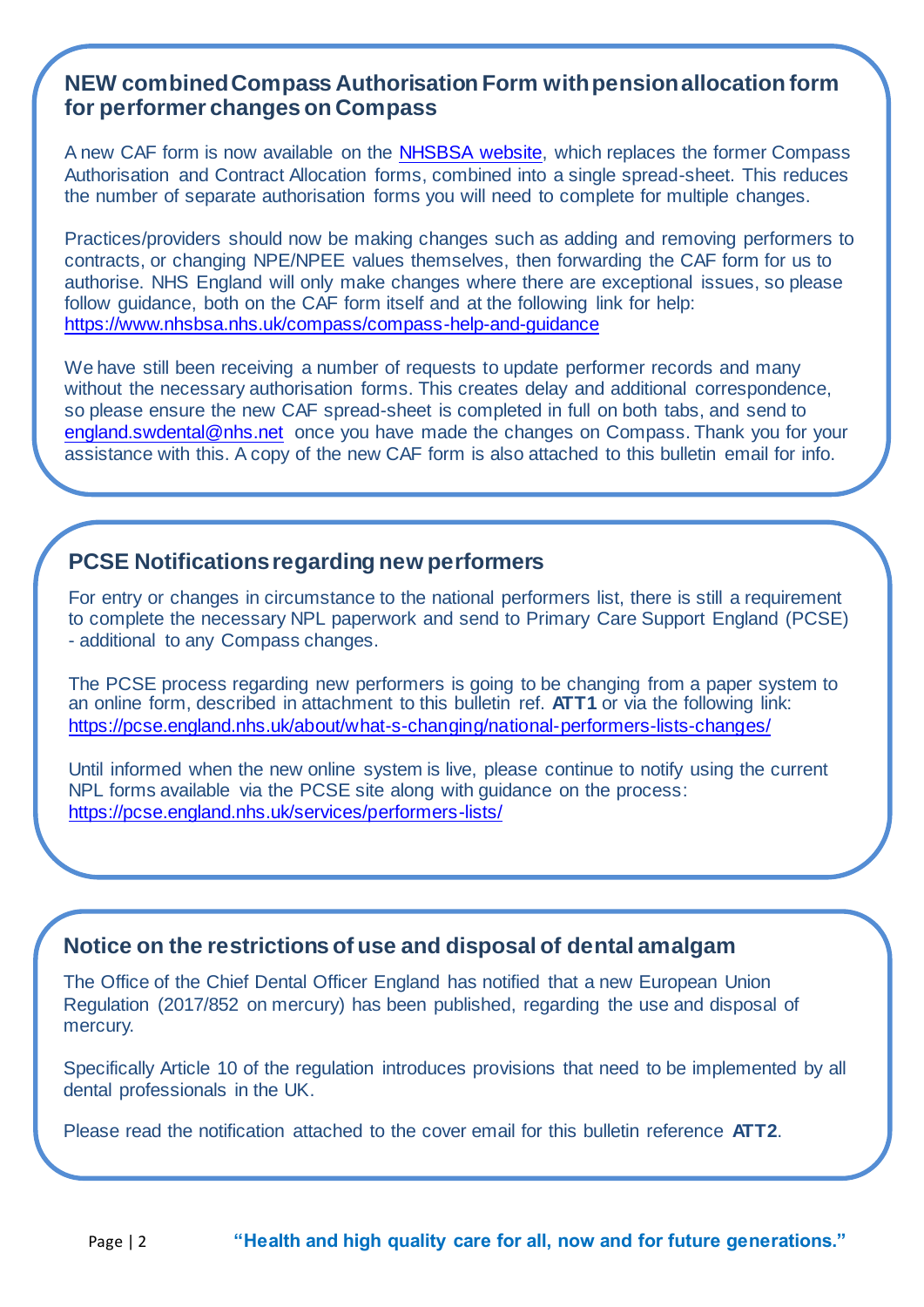#### **Provider Changes notification to NHS England – note to all providers**

We have recently had a number of changes notified to us retrospectively e.g. partnership changes. Can we please remind you that any change to the contracting party requiring a variation to your contract should be notified to us at NHS England. In many cases such changes will also require a variation to the registration condition with the CQC.

Change of status should be notified to NHS England with no less than 28 days of notice from the date on which the notice is served on us, however the commencement of the new contract entity is **conditional on the new contractor being CQC registered**. If this step is not completed, you cannot commence seeing patients until you have received the new registration certificate with the regulated activities included. It should be noted that the registration process can be quite lengthy, and should be factored into the timescales for the change of contracting party to take place.

Please see the link to the new Dental Policy Book for the latest guidance and annexes for notification of any such changes to NHS England. <https://www.england.nhs.uk/publication/policy-book-for-primary-dental-services/>

#### *Devon practices only* **– revised Adult Oral & Maxillofacial Surgery Referral Form and email address for Devon referrals**

The email address to be used to send Devon referrals for Adult Oral & Maxillofacial surgery to the Devon Referral Management Service has now changed to [d-ccg.drss-admin@nhs.net](mailto:d-ccg.drss-admin@nhs.net) and the revised referral forms (PDF and electronic versions Forms 1 and 1a) have been uploaded to the NHS England website at the following page: [https://www.england.nhs.uk/south/info](https://www.england.nhs.uk/south/info-professional/dental/dcis/forms/)[professional/dental/dcis/forms/](https://www.england.nhs.uk/south/info-professional/dental/dcis/forms/)

Please ensure the new form is used and Devon referrals are sent to the correct email address.

#### **Friends and Family Test Data**

Friends and Family Test (FFT) gives patients the opportunity to submit feedback to providers of NHS funded care or treatment, using a simple question which asks how likely, on a scale ranging from extremely unlikely to extremely likely, they are to recommend the service to their friends and family if they needed similar care or treatment. Data on all these services is now published at NHS Choices on a monthly basis (shown two months in arrears) - information via: <https://www.england.nhs.uk/fft/friends-and-family-test-data/>

Practices which have less than five FFT responses have their data supressed to protect against the possible risk of disclosure. If data is suppressed, it means the practice has submitted their return but there are less than five responses. Publications can be checked here: <https://www.england.nhs.uk/publication/?filter-category=fft>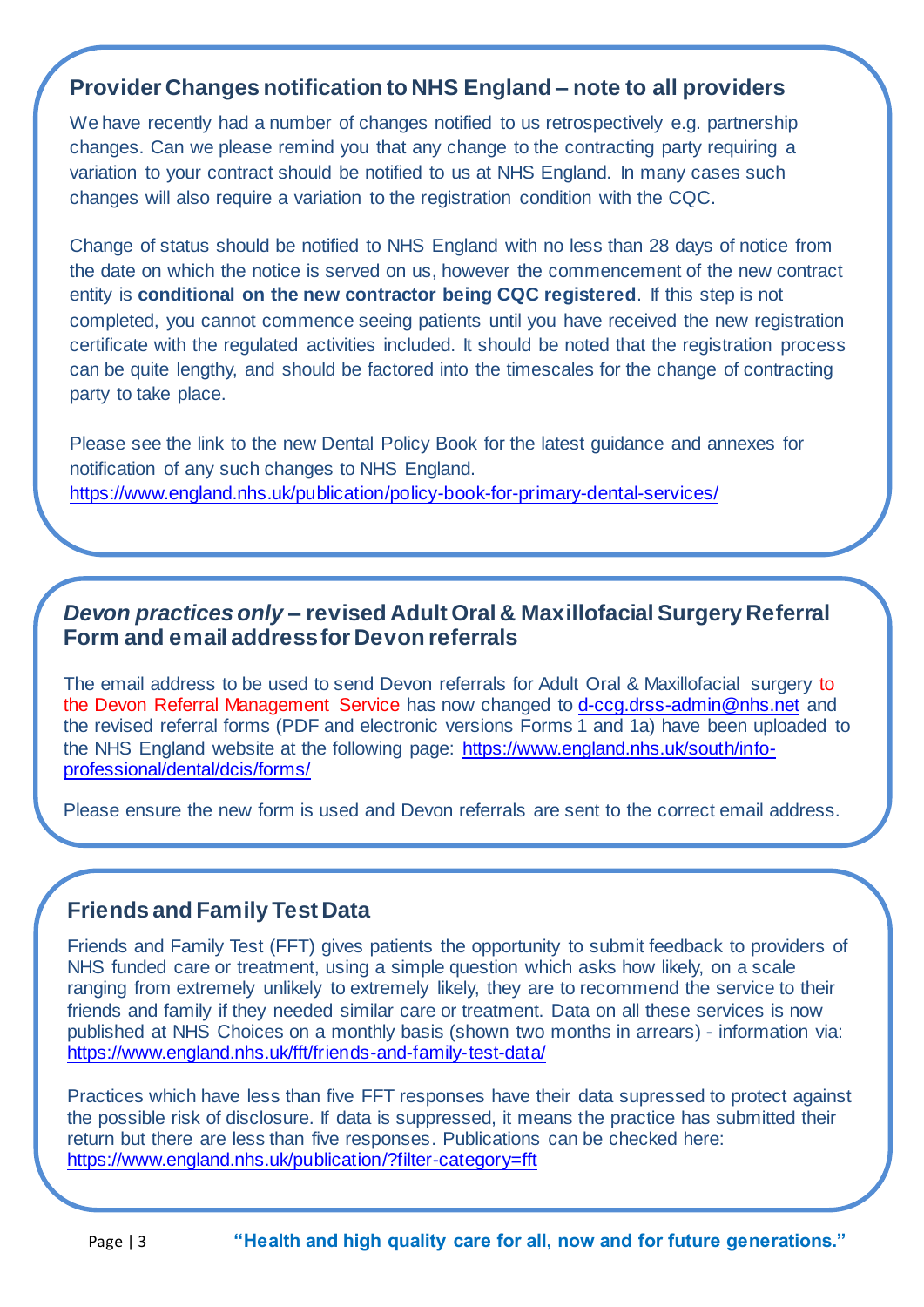#### **Change to Primary Care Significant Event/Incident (SEA) reporting**

NHS England South West has streamlined and improved the reporting process of Primary Care Incidents.

The process to date has been focused on the actual incident with limited feedback to the reporters. We wish to improve the identification of themes/best practice and, most importantly share the learning with primary care.

Please see the relevant documents attached to this bulletin email:

- The SEA form (Excel spreadsheet) is the one form to be completed which will include the learning and actions from that incident. This needs to be sent to the following mail box: [england.devcorn-incidents@nhs.net](mailto:england.devcorn-incidents@nhs.net)
- *NB Incidents will only be processed on the fully completed electronic form, so please delete all previous forms and only use the new version.*
- The SI v SEA document also attached, contains more detailed guidance on reporting with links to National guidance.

NHS England South West will collate anonymised thematic reviews and share the learning on a quarterly basis via meetings and newsletters. The objective of this process change is to improve patient care in all practices and prevent similar incidents occurring in the future.

Where significant wide spread learning is identified, NHS England may lead learning events or use other methods to enhance learning, and embed change.

#### **Paediatric/special care related courses available on Maxcourse**

A number of paediatric and special care related courses are available with more being added across the region regularly. You can search and book via the Maxcourse website <https://www.maxcourse.co.uk/swdentalpg/guestHome.asp>

These currently include:

| Thu 14 Jun 2018 Medical emergencies in dental practice - The Barn Function Centre, Glos. |  |
|------------------------------------------------------------------------------------------|--|
|                                                                                          |  |

- Thu 14 Jun 2018 A prescription for success: encouraging pharmacists and dentists to work together Engineers' House, Bristol & N Somerset
- Wed 27 Jun 2018 Managing the care of the medically compromised elderly dentate patient in general practice - The Barn Function Centre, Glos.
- Wed 4 Jul 2018 Anticoagulants, Endocarditis, Bisphosphonates, And All That!! Holiday Inn Taunton, Somerset (repeat course anticipated later in 2018)
- Tue 23 Oct 2018 Preserving the primary dentition Clinical Skills Lab, Bristol & N Somerset (repeat courses anticipated in Plymouth and Barnstaple in autumn).